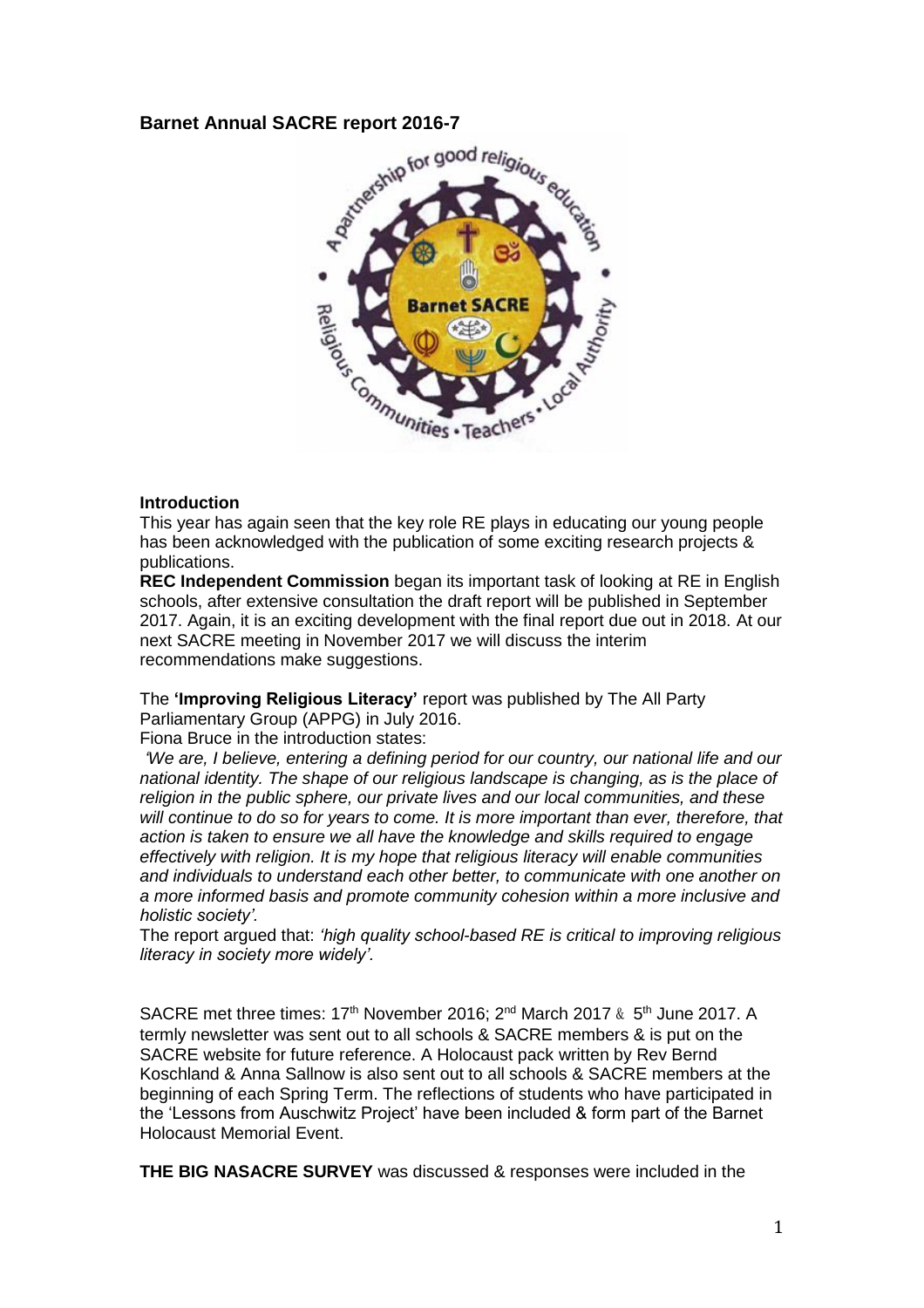reply to the survey. Members recorded that SACRE provided a diverse local forum to discuss issues of religion & culture that are particular to Barnet & that this was reflected in the locally agreed syllabus.

One important development for SACRE this year has been the **review of the Barnet Agreed Syllabus for Religious Education**. SACRE discussed the possible options. Volunteers from each of the four SACRE groups agreed to be part of an Agreed Syllabus Conference (ASC). Agreed Syllabus Conference (ASC) was convened & had an initial meeting in June. A document was discussed and It was agreed that pupils should also be given the opportunity to give their views on the current syllabus & a process for organising this was discussed.

The joint Enfield & Barnet **Faith Ambassadors project** supported by the Westhill grant was evaluated & ways forward discussed. It was agreed that a presentation should be made at the Directors Briefing to Head teachers & to include the work of SACRE. This took place & resulted in Queen Elizabeth Boys School & its group of linked primary schools expressing an interest. The project began in the autumn term 2016 with the students going into their linked primary schools in the Summer term of 2017. A Project Pack had been produced which can be utilised in the future. The students have been invited to the autumn Term 2017 meeting to discuss the project & ways forward.

The Pack was also available on the Westhill/NASACRE Awards website. All the information about the Faith Ambassadors' work is available for viewing on the Westhill/NASACRE Awards website;

http://www.westhillendowment.org/assets/uploaded/downloads/Barnet\_and\_Enfield \_Sacre\_We\_ are\_Hindus\_presentation.pdf

### **EXAMINATION HEADLINES**

#### **The National Picture for Religious Studies.**

At **'A' level** there were 23,856 RS entries a small decrease of 4.0% from 2016. Much of this is explained by the decrease in the numbers of 18-year-olds in England. However, the numbers of entries for A level RS has more than doubled since 2003 when there were 11,132 entries. This increase of 114% is greater than any other arts subiect & among all subjects only Further Maths has seen a more rapid growth than RS. 23.3% of these entries were awarded an A or A\*

**A/S level** There were 16,308 entries for RS at a decrease of 54% on 2016, this reflects the decline across all subjects where the number of entries fell by 40%. Despite the drop there are still more entries than in 2003 when 15,482 were recorded.

**GCSE** full course the numbers of entries has risen again up 5.3% from 2014 with 283,756 entries. However, the removal of the short course from the Department for Education performance tables is having a serious & negative impact on the numbers of pupils taking the short course GCSE with a decline of 28.8% since 2014. The combined full & short course entries for GCSE RS were 370,435 a decline of 4.5% from 2014 (387,915).

A very worrying trend is the number of schools entering **no** pupils for any RS qualification (1197 in 2014 up from 268 in 2010).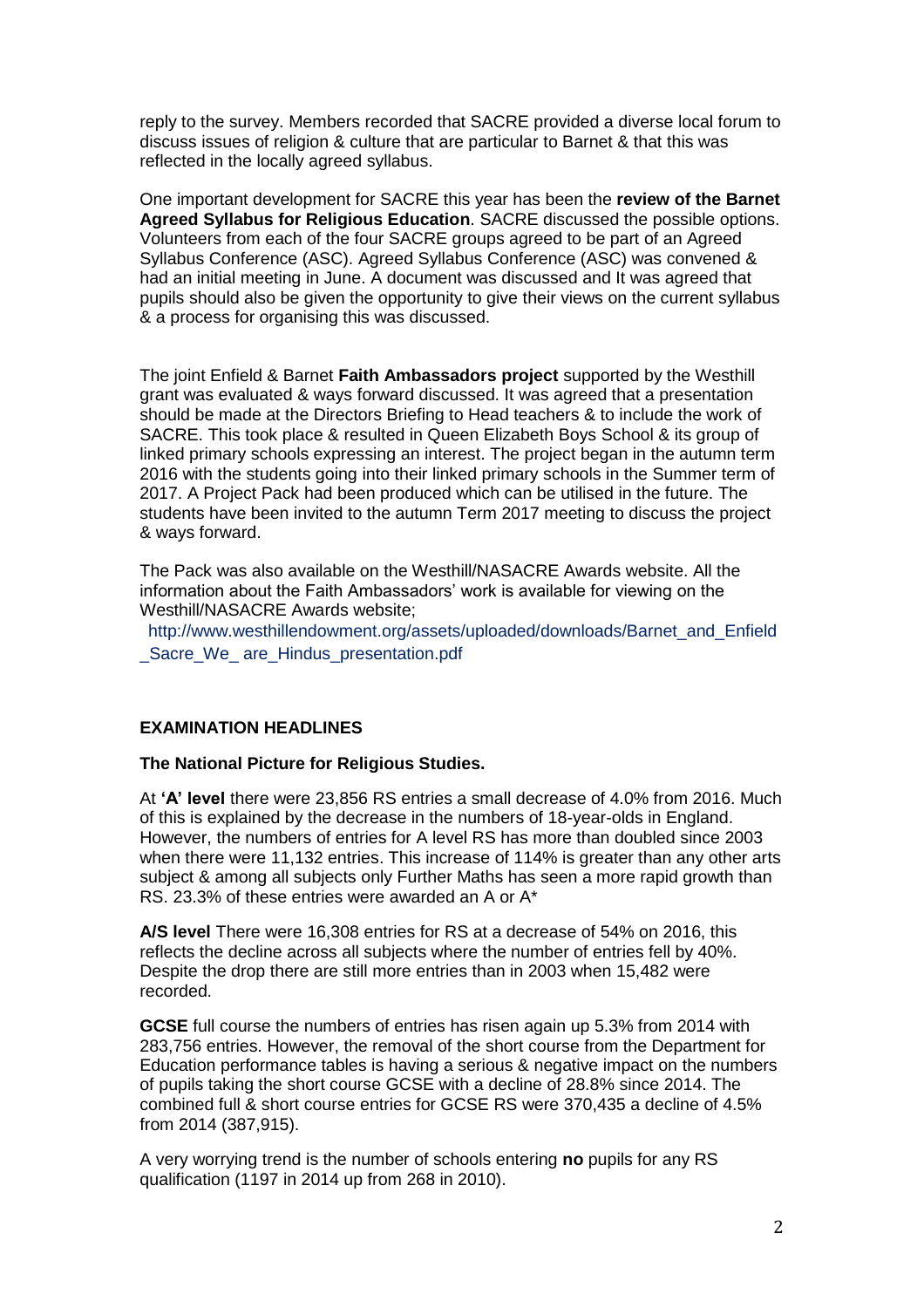# **Barnet Results A level Results 2017**

There were **211 entries** a rise in numbers from 2016 when there were 191 entries & 2015 when 165 pupils were entered. This is a real increase as the numbers of students in the age cohort have dropped by 1.7% The following schools 16 schools entered students: Ashmole; Bishop Douglass, Copthall, East Barnet Finchley Catholic High, Hasmonean High, Hendon, J Coss, London Academy, Menorah High, Mill Hill High, Queen Elizabeth Girls, St James', St Michaels The Compton School & The Wren Academy. An increase in the numbers of schools entering pupils with East Barnet, Menorah High & The Compton School entering students this year.

In 2017, 6.1% achieved an  $A^*$  ( national average 5.7%) with 31.1% achieving an  $A^*$ or A grade (national average 24.2%) 53.8% achieving an A\*-B grade (national average 49.2%) so an increase in achievement in A\* & A grades with more entries as compared with 2016 when 22.3% achieved an A\*or A result & 62.6% achieved an A\*-B grade.

## **A/S level**

In 2017 there were 179 entries compared with 335 entries in 2016 a drop in numbers, nationally there has been a decrease of 54% on 2016, this reflects the decline across all subjects where the number of AS entries fell by 40% across England and Wales, this is due also in some aprt to the fact that all A/S level examinations are being phased out. Despite the drop there are still more entries than in 2003 (15,482 entries were recorded in 2003) the numbers of students in the age cohort have also dropped by 1.7% The following schools 13 schools entered students: Ashmole, Bishop Douglass, Copthall, East Barnet, Hasmonean High, Hendon, J Coss, London Academy, Mill Hill High, Queen Elizabeth Girls, St James', St Michaels & Whitefields.

In 2017, with 32.8% achieving an A-B grade compared with 2016 when 42.5% achieved an A-B grade.

## **Barnet GCSE full course 2017**

In 2017 there were 1807 entries, compared with 2016 when 1751 students were entered **a continued rise in numbers** from 2015 when 1635 students entered. The trend seems to be upwards after a drop in 2014 (1353) & nearer to the numbers of entries in 2013 (1800). So, the numbers of students being entered for the full course is increasing.

The following 20 schools (compared with 24 schools in 2016) entered pupils for GCSE full course: Bishop Douglass, Christ College, Copthall, East Barnet, Finchley Catholic High, Friern Barnet, Hasmonean High, Hendon, JCoss, London Academy, Menorah High, Mill Hill High, The Queen Elizabeth's Girls, Queen Elizabeth's School, St James', St Michael's, The Compton, Henrietta Barnet, Whitefield & Wren Academy. There were no entries from Northgate, The Pavilion Centre. Ashmole has now transferred to the short course for its whole cohort

In 2017 A\* passes were 21.3% compared with the national average of 8.8% A\*- C passes were 83.4% as compared with 2016 when A\*- C passes were 79.9% so more entries & higher grades.

## **Barnet GCSE short course**

In 2017 data was available again for the short course with 321 pupils entered compared with 570 in 2016. 49.2% obtained an A\*-C pass compared with 53.2% in